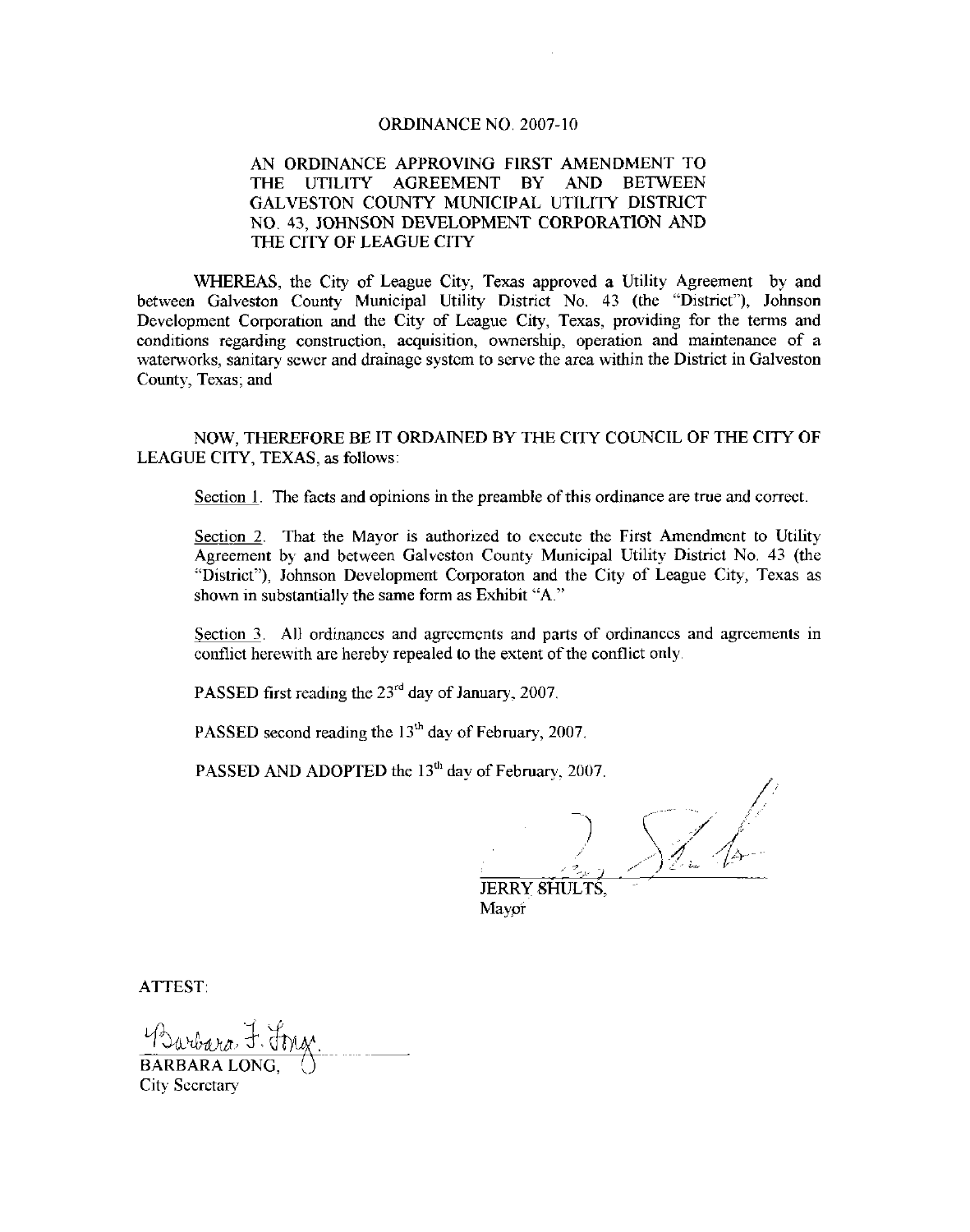## FIRST AMENDMENT TO UTILITY AGREEMENT BY AND BETWEEN GALVESTON COUNTY MUNICIPAL UTILITY DISTRICT NO. 43, JOHNSON DEVELOPMENT CORPORATION, AND THE CITY OF LEAGUE CITY, TEXAS

STATE OF TEXAS ş  $\S$  $\tilde{\mathbf{s}}$ COUNTY OF GALVESTON

THIS FIRST AMENDMENT ("Amendment") to the Utility Agreement By and Between Galveston County Municipal Utility District No. 43, Johnson Development Corporation, and the City of League City, Texas (the "Agreement") made and entered into as of the  $13<sup>th</sup>$  day of  $\frac{7}{2}$  drugger 2007 by and between GALVESTON COUNTY MUNICIPAL UTILITY DISTRICT NO. 43, a body politic and corporate and governmental agency created and operating under the provisions of Chapters 49 pand 54, Texas Water Code, and pursuant to Article XVI, Section 59, Texas Constitution (the District'), JOHNSON DEVELOPMENT CORPORATION and the CITY OF LEAGUE CITY, TEXAS, a municipal corporation (the "City ").

### **WITNESSETH**

WHEREAS, the District, the City and Johnson Development Corporation have previously entered into the Agreement; and

WHEREAS, the District has accepted the terms and conditions of the Agreement in accordance with Section  $1.03(a)$  of the Agreement; and

WHEREAS, Section 1.01 of the Agreement contemplated that the District is approximately 435 acres, and the Agreement does not provide a mechanism to annex land to the District; and

WHEREAS, the District seeks to annex 2.65 acres, as more particularly described in Exhibit "A" hereto (the "Annexation Tract'), to the District and seeks to have the Agreement apply to the Annexation Tract except as provided herein; and

WHEREAS, the City is willing to amend the Agreement to allow the annexation of the Annexation Tract to the District, subject to the terms of this Amendment.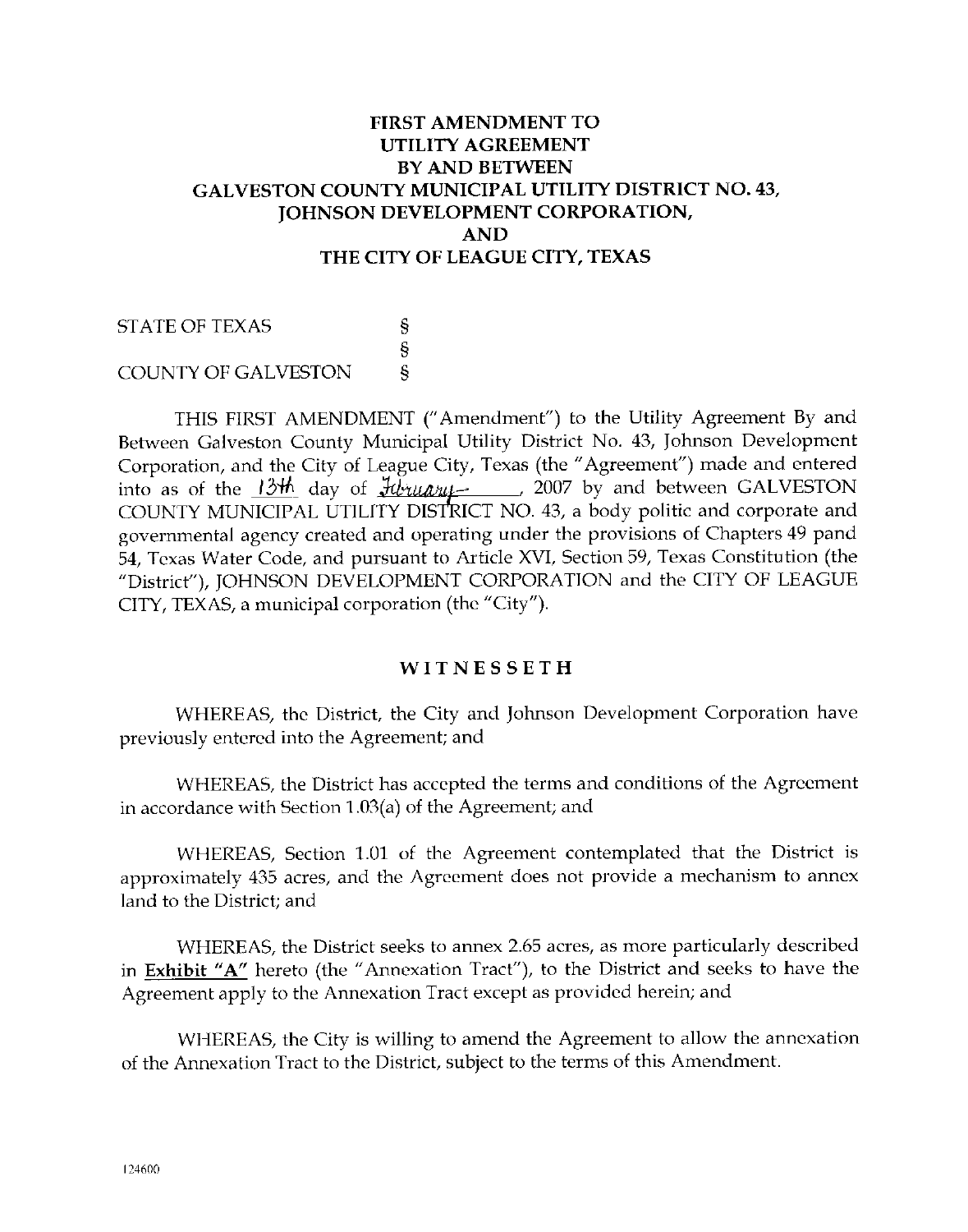### AGREEMENT

For and in consideration of the mutual promises, obligations, covenants, and benefits set forth, the District and the City contract and agree as follows:

Section 1. Except as provided in Section 2 hereof, the description of the District" in Section 1.01 of the Agreement and the definition of "District" in Section 1.02 shall include the Annexation Tract for all purposes under the Agreement. benefits, terms and conditions provided for the District in the Agreement shall also apply to the Annexation Tract.

Section 2. For the purposes of Section 8.01 of the Agreement, the development of the Annexation Tract shall be in accordance with Chapter 102, Article Il (relating to park and recreational areas) of the City's Code of Ordinances as it exists on the date of this Amendment.

Section 3. Except as provided in this Amendment, the Agreement remains in full force and effect and the terms and conditions of the Agreement have not be modified or amended.

EXECUTION PAGES FOLLOW]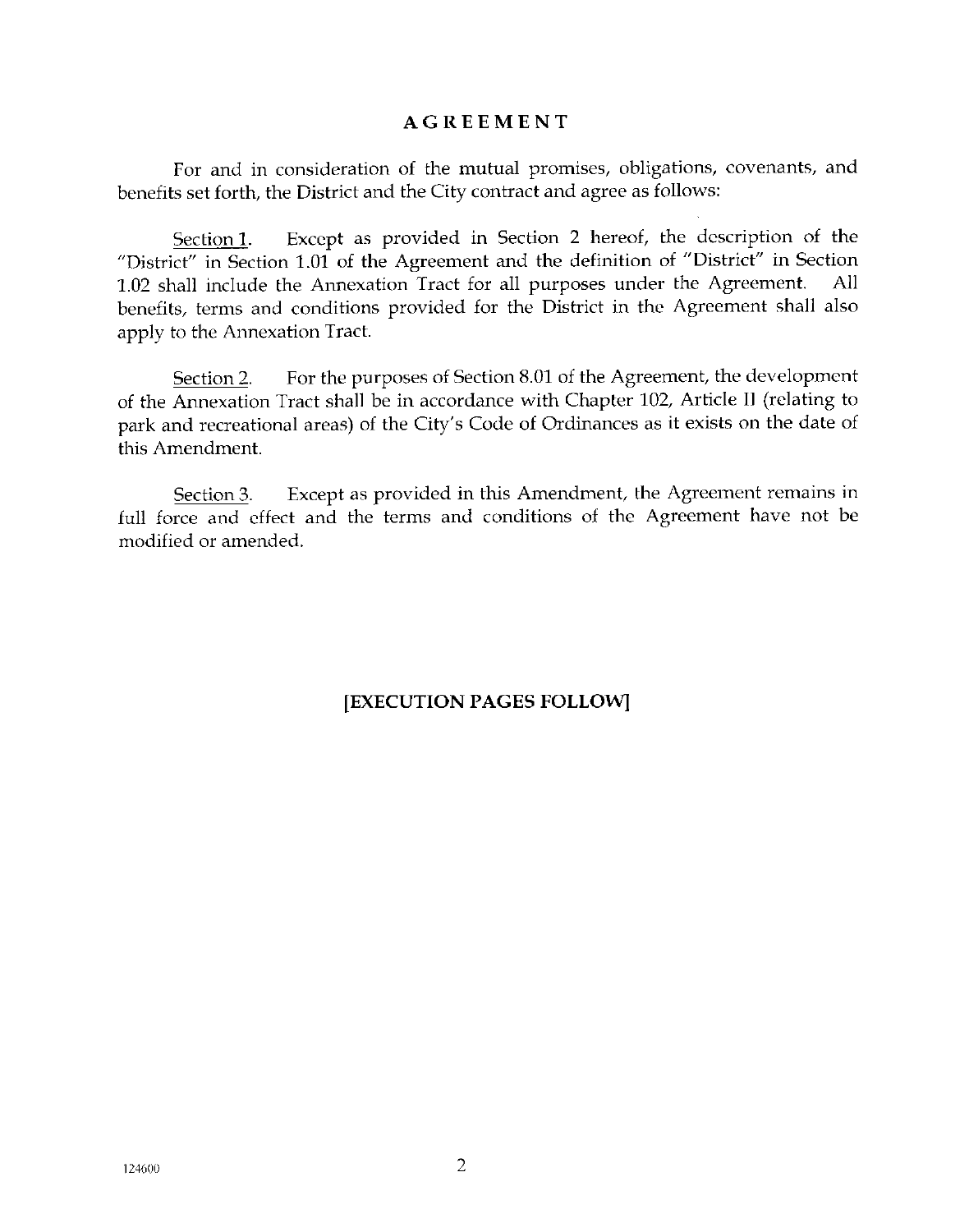IN WITNESS WHEREOF, the parties hereto have executed this Amendment in multiple<br>copies, each of which shall be deemed to be an original, this the *lo<sup>nf</sup>*day of *Apul*  $2007.$ 

# THE CITY OF LEAGUE CITY, TEXAS

 $Bv:$ Mayor !

ATTEST:

By: <u>Purbara</u> F.<br>City Secretary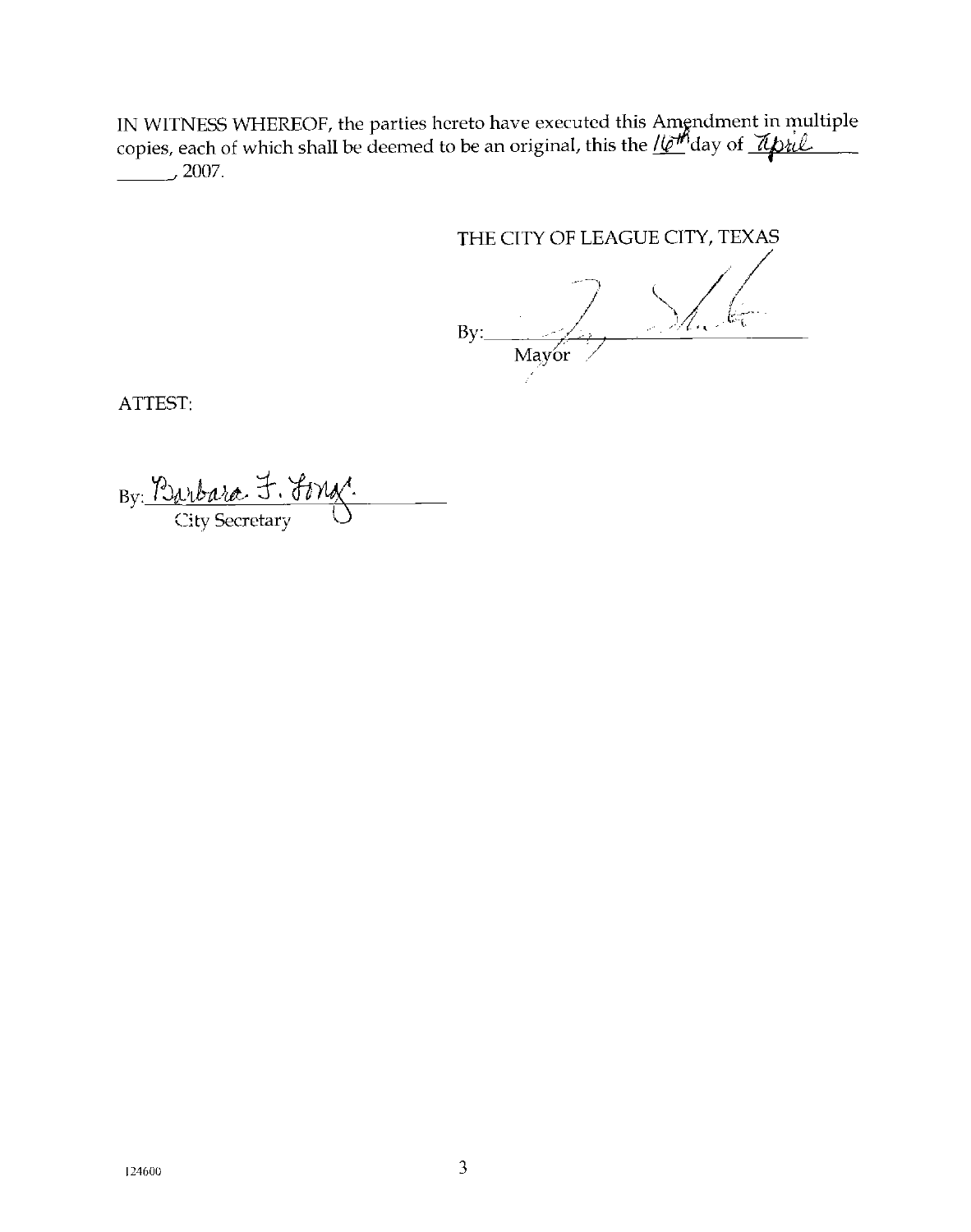IN WITNESS WHEREOF, the parties hereto have executed this Amendment in multiple copies, each of which shall be decmed to be an original, this the  $\frac{d^n}{d}$ day of  $\frac{f(y_1, y_2, y_1, \ldots, y_n)}{d}$ 2007.

JOHNSON DEVELOPMENT CORPORATION

 $B_y$ :  $\frac{7}{100}$   $\sqrt{\frac{2}{100}}$ <br>Name: Robert (p. Douglas, Jr.<br>Title: Vice President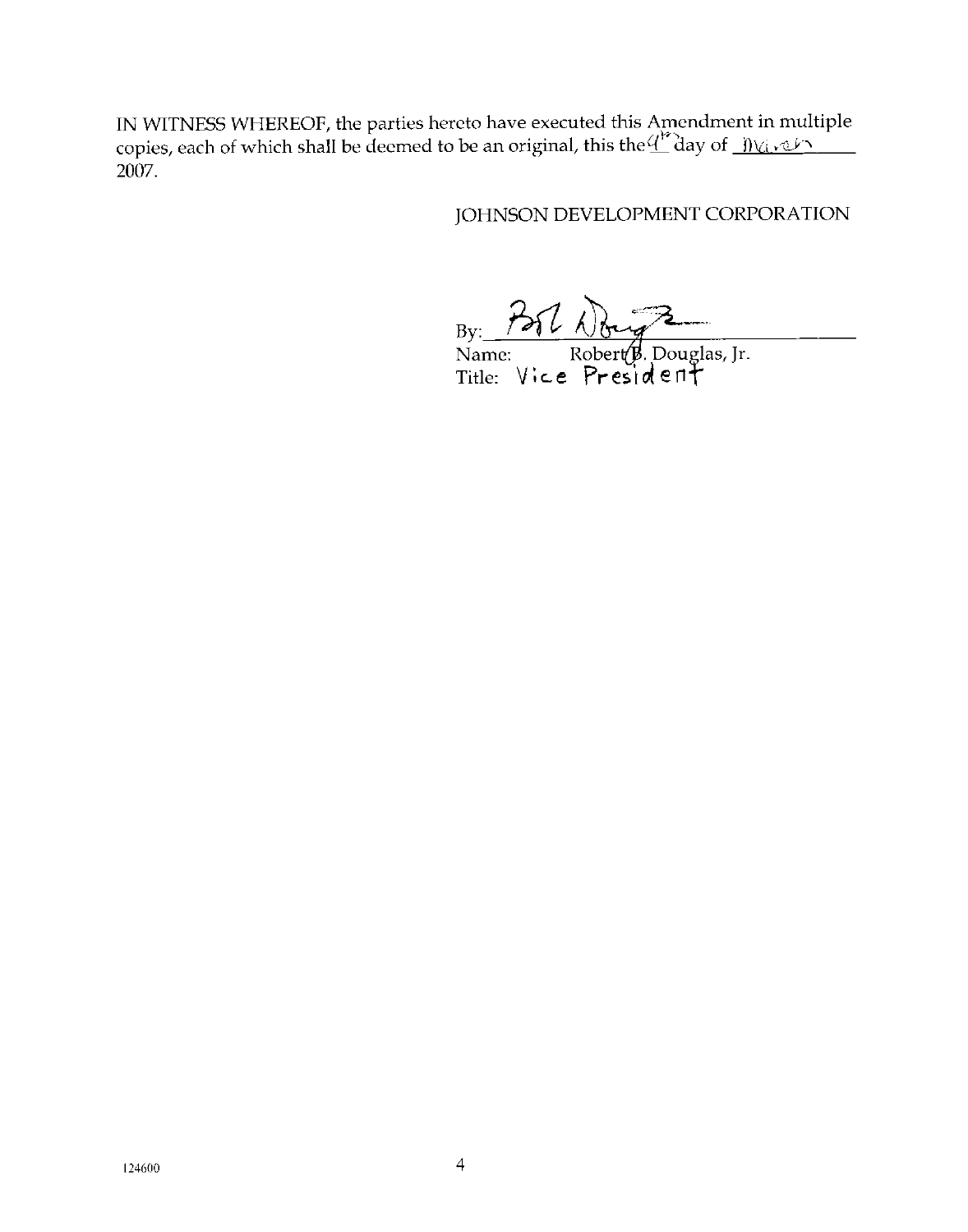IN WITNESS WHEREOF, the parties hereto have executed this Amendment in multiple copies, each of which shall be deemed to be an original, this the  $\frac{fqr}{dq}$  of  $\frac{p_{\ell}e_{f}r_{\ell}y_{\ell}}{p_{\ell}e_{f}r_{\ell}y_{\ell}}$ 2006

> **GALVESTON COUNTY** MUNICIPAL **UTILITY DISTRICT NO 43**

 $Bv$ Name: Title:

ATTEST:

 $Bv:$ Stuart Bernau Name: Secreta Title: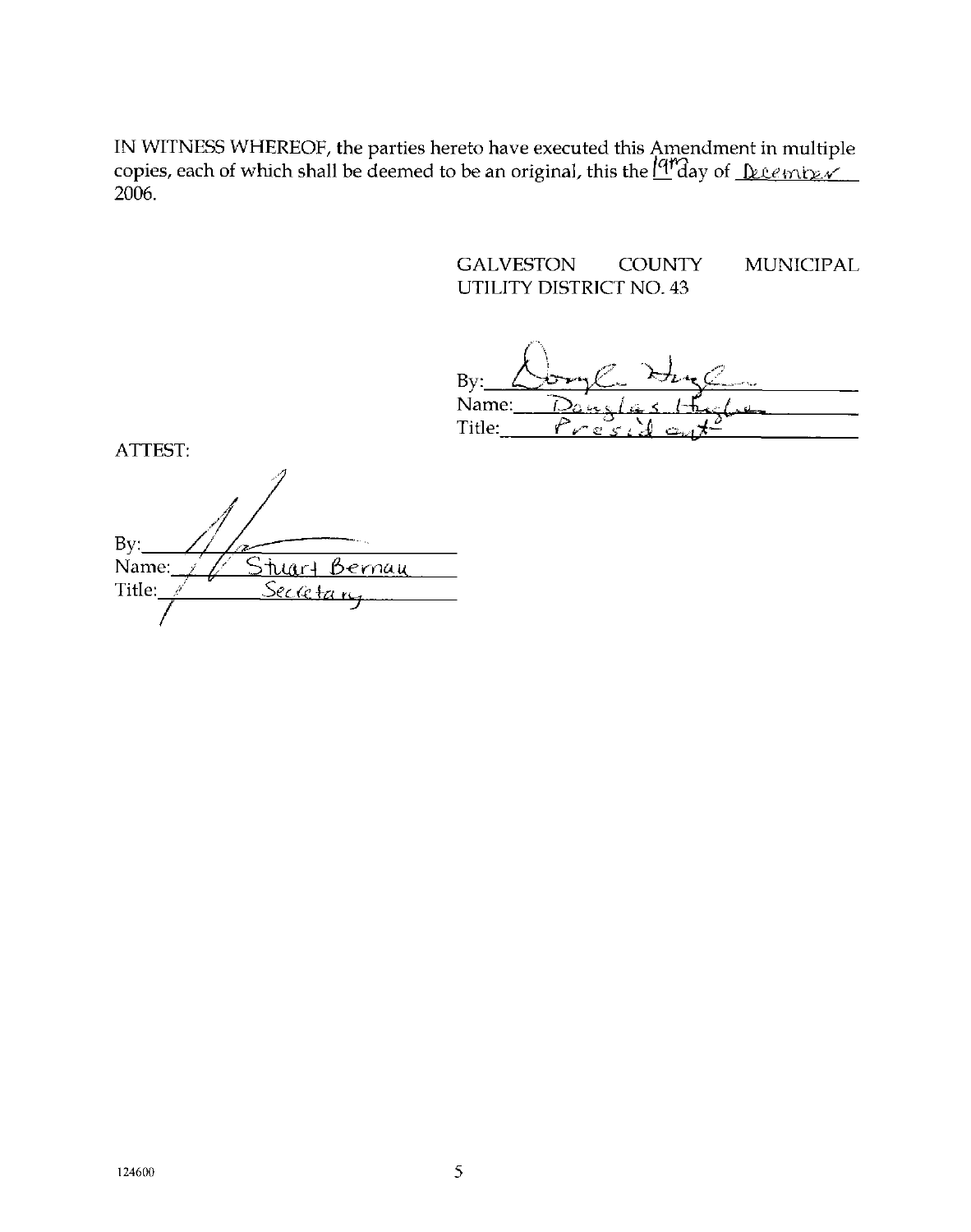## EXHIBIT 'A'

# MUNICIPAL UTILITY DISTRICT NUMBER 43 ANNEXATION TRACTS

## **TRACT I**

وتعالى المنهار

All that certain strip or parcel of land being out of Lots 3, 4, 10, 11 and heretofore abandoned and intervening streets, DICKINSON ADDITION "B", a Subdivision in Galveston County, Texas, according to the map or plat thereof recorded at Map Volume 155, Map Number 10: said strip or parcel and being out of and a part of that certain 80 foot wide parcel conveyed to the said strip or parcel and being out of and a part of that certain 80 foot wide parcel conveyed to the City of League City by instrument of record at Volume 2603, Page 528; all being of record in the City of the County Clerk Office of the County Clerk of Galveston County, Texas, and being more particularly described by metes and bounds as follows;

ALL BEARINGS ARE LAMBERT GRID BEARINGS AND ALL COORDINATES REFER TO THE TEXAS STATE NOTE: PLANE COORDINATE SYSTEM, SOUTH CENTRAL ZONE, AS DEFINED BY ARTICLE 21.071 OF THE PLANE COORDINATE SYSTEM, SOUTH CENTRAL ZONE, AS DEFINED BY ARTICLE 21.071 OF THE NATURAL RESOURCES CODE OF THE STATE OF TEXAS (1983 DATUM, 1993 ADJUSTMENT).<br>COORDINATES AND DISTANCES RECITED HEREIN ARE SURFACE . DISTANCES RECITED HEREIN MAY BE<br>CONVERTED TO GRID BY MULTIPLYING BY A SCALE FACTOR OF 0.999

BEGINNING at <sup>a</sup> 5/8 inch iron rod found for the point of intersection of the South line of Hewitt Street, based on an existing 120 foot original right-of-way with the East line of Texas<br>State F.M. Highway 270, a 120 foot original right-of-way with the East line of Texas<br>N = 13,752,288.01 and E = 3,220,526.85;<br>T State F.M. Highway 270, a 120 foot right-of-way, said point having coordinate values of  $N = 13,752,288.01$  and  $E = 3.220.526.85$ :

THENCE N 34°17'21" E, a distance of 75.30 feet to a 5/8 inch iron rod with cap found for comer;

THENCE N 87°07'01" E, parallel with and 20.00 feet perpendicularly distant from the Southerly line of the original 40 foot Hewitt Street right-of-way, a distance of 1574.15 feet to a 5/8 inch iron rod with cap found for corner;

**THENCE** S  $02^{\circ}52^{\circ}59^{\circ}$  E, a distance of 60.00 feet to a 5/8 inch iron rod with cap found for corner, said point being at the Southerly line of the aforesaid Hewitt Street 120 foot right-of-way. THENCE S 87°07'01" W, along and with said Southerly line, a distance of 1619.65 feet to the POINT OF BEGINNING and containing a calculated area of 2.20 acres (95,814 square feet) of land.

## TRACT II

All that certain strip or parcel of land being out of Lot 11, DICKINSON ADDITION "B", a Subdivision in Galveston County, Texas, according to the map or plat thereof recorded at Map Subdivision County, Texas, according to the map or plat thereof recorded at Map<br>Volume 155, Map Number 10; said strip or parcel and being out of and a part of that certain 80 foot wide parcel conveyed to the City of League City by instrument of record at Volume 2603, Page 528; all being of record in the Office of the County Clerk of Galveston County, Texas, and being more particularly described by metes and bounds as follows;

NOTE: ALL BEARINGS ARE LAMBERT GRID BEARINGS AND ALL COORDINATES REFER TO THE TEXAS STATE PLANE COORDINATE SYSTEM, SOUTH CENTRAL ZONE, AS DEFINED BY ARTICLE 21.071 OF THE NATURAL RESOURCES CODE OF THE STATE OF TEXAS (1983 DATUM, 1993 ADJUSTMENT).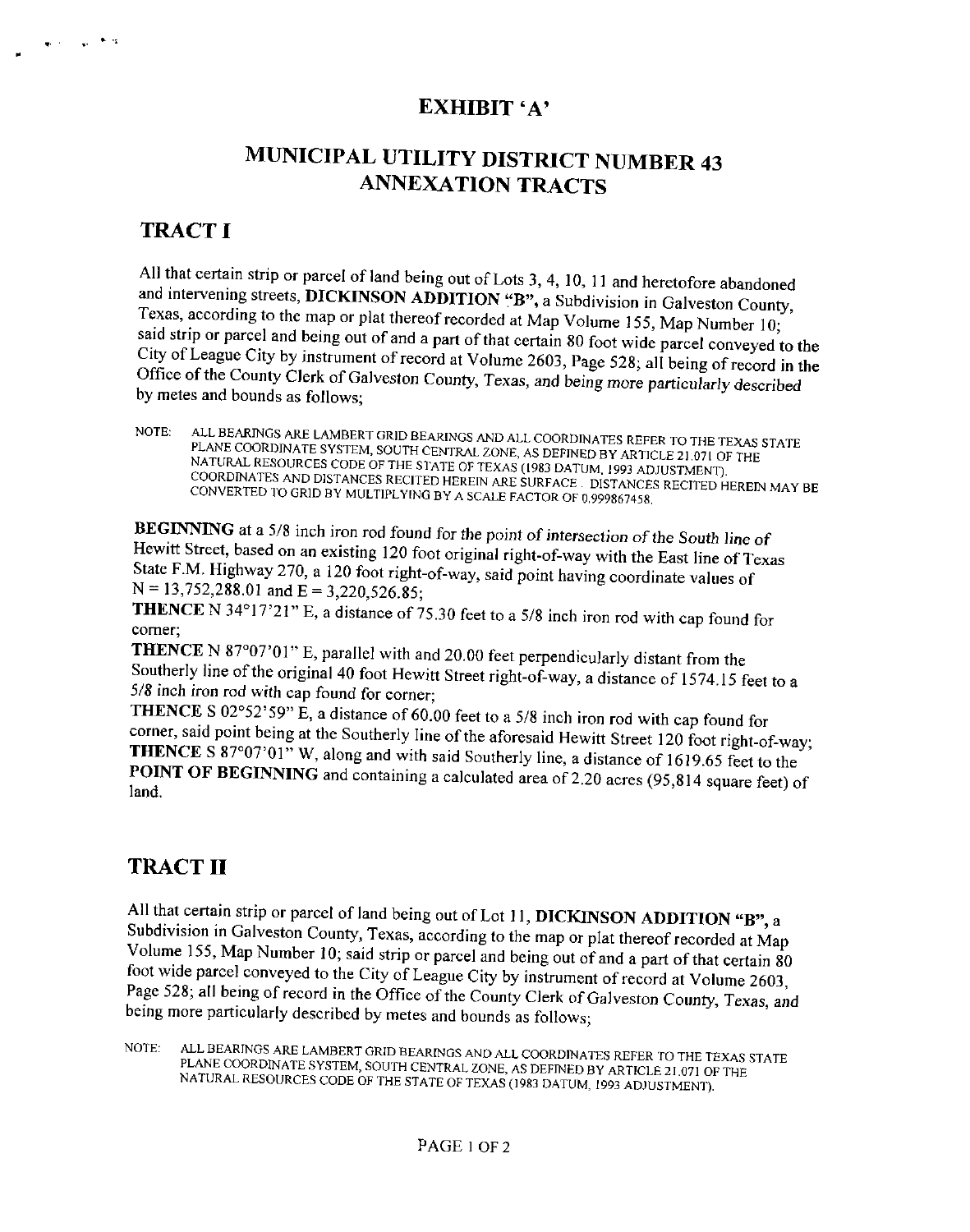## EXHIBIT 'A' TRACT II

COORDINATES AND DISTANCES RECITED HEREIN ARE SURFACE, DISTANCES RECITED HEREIN MAY BE CONVERTED TO GRID BY MULTIPLYING BY <sup>A</sup> SCALE FACTOR OF 0.999867458.

COMMENCING at <sup>a</sup> 5/8 inch iron rod found for the point of intersection of the South line of Hewitt Street, based on an existing 120 foot right-of-way, with the East line of Texas State F.M.<br>Highway 270, a 120 foot right-of-way, said point having coordinate values of<br>N = 13,752,288.01 and E = 3,220,526.85;<br>THENCE Highway 270, a 120 foot right-of-way, said point having coordinate values of  $N = 13,752,288.01$  and  $E = 3.220,526.85$ .

THENCE N 87°07'01" E, along and with the South line of said Hewitt Street 120 foot right-ofway, a distance of 1689.65 feet to <sup>a</sup> 5/8 inch iron rod with cap found for corner and being the POINT OF BEGINNING of the herein described parcel;

THENCE N 02°52'59" W, a distance of 60.00 feet to a 5/8 inch iron rod with cap found for comer;

THENCE N 87°07'01" E, parallel with and 20.00 feet perpendicularly distant from the Southerly line of the original <sup>40</sup> foot Hewitt Street right -of -way, a distance of 294.42 feet to <sup>a</sup> 5/8 inch iron rod with cap found for corner;

**THENCE** S 55°09'47" E, a distance of 63.28 feet to a 5/8 inch iron rod with cap found for corner;

THENCE S 17°26'35" E, a distance of 21.99 feet to a 5/8 inch iron rod with cap found for corner, said point being at the Southerly line of the aforesaid Hewitt Street 120 foot right-of-way; THENCE S 87°07'01" W, along and with said Southerly line, a distance of 350.00 feet to the POINT OF BEGINNING and containing a calculated area of 0.45 acres (19,758 square feet) of land.



REGISTERED PROFESSIONAL LAND SURVEYORS P.O. BOX 246, LEAGUE CITY, TEXAS 77574<br>PH 281-554-7739 FAX 281-554-6928 F-MAIL dhardo FAX 281-554-6928 E-MAIL dhardy@geosurvllc.com

M43ANNEX,DOC